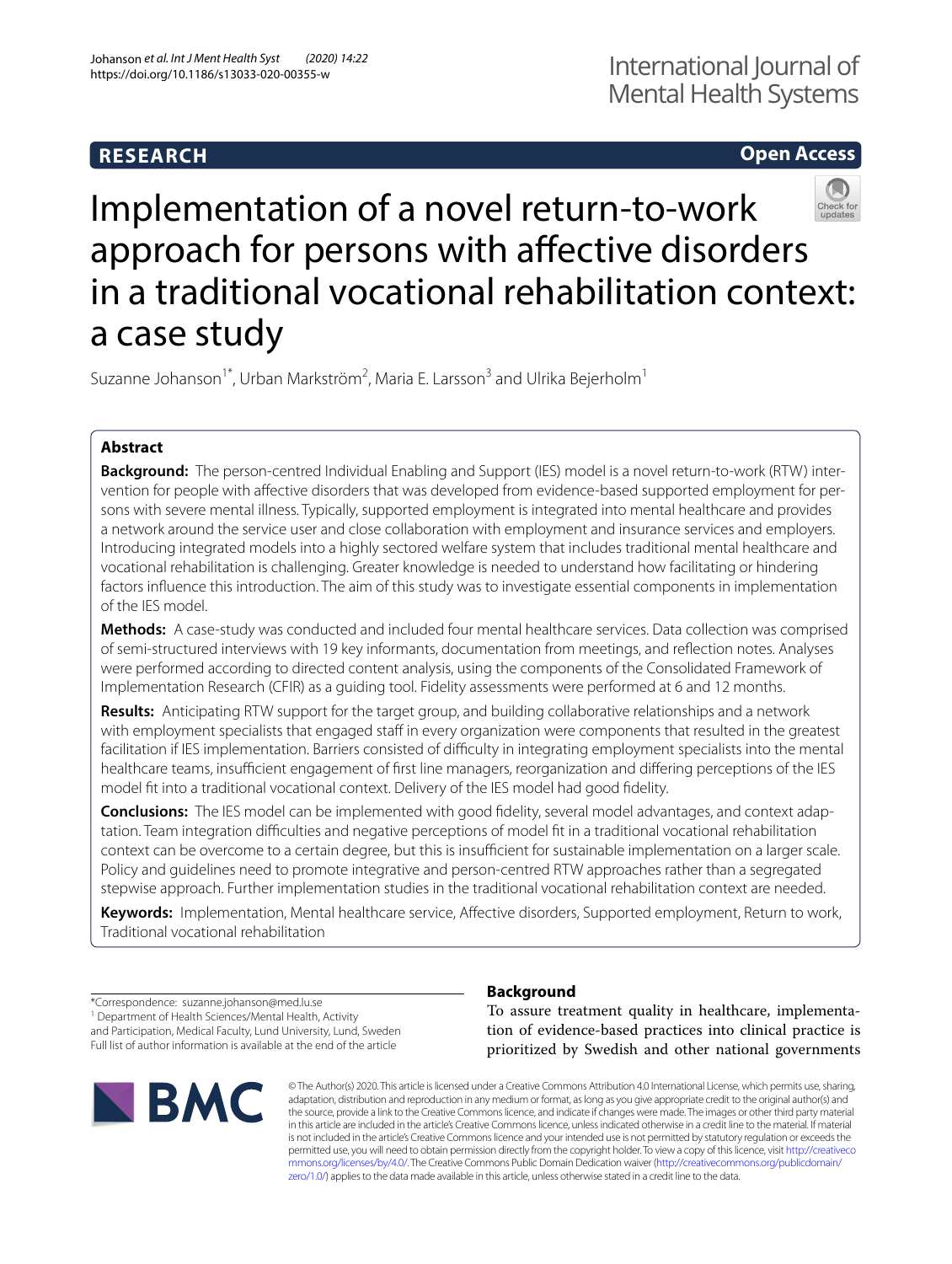and authorities  $[1, 2]$  $[1, 2]$  $[1, 2]$  $[1, 2]$  $[1, 2]$ . This priority is also emphasized in the mental healthcare sector  $[3, 4]$  $[3, 4]$  $[3, 4]$  $[3, 4]$ . Research on the efectiveness of interventions needs to be combined with implementation studies of how to translate research knowledge into clinical practice. The ultimate goal is benefit for the service users [[5\]](#page-10-4). Many effective and evidence-based healthcare interventions are not successfully implemented and the healthcare sector may not always manage to provide best practices [[3\]](#page-10-2). To achieve positive implementation outcomes, general strategies and critical components in the implementation process must be considered and sufficient resources need to be supplied [[6–](#page-10-5)[9\]](#page-10-6). Studying features of change processes that belong to various levels of healthcare organizations, is suggested to elucidate context specifc components that may afect implementation and intervention outcomes  $[4]$  $[4]$ . This study focuses on implementation of a recently advanced return-to-work (RTW) model, Individual Enabling and Support (IES), that was developed based on evidencebased processes of supported employment for persons with severe mental illness. Time use, motivational support, and cognitive support strategies were added to better ft the support needs of persons with afective disorders [\[10](#page-10-7), [11\]](#page-10-8).

Challenges in implementation of evidence-based practices could occur during diferent stages of the process. According to Fixsen et al. [\[12](#page-10-9)], thorough planning, education, on-going training, and recruitment of "champions" or experts are important aspects of preparing for implementation. Challenges may also be linked to different levels of the healthcare provision: individual staf, team, and organizational levels as well as communication between levels [[13\]](#page-10-10). One component that could facilitate or hinder implementation is the nature of the new intervention, including its complexity and compatibility to existing organizational values, how the intervention fits within the organizational workflow, and the relative advantages compared to other practices already being delivered [[13](#page-10-10)[–15](#page-10-11)].

In sectored welfare systems, service organizations are administratively autonomous, and collaboration takes place according to regulated agreements. In Sweden, traditional vocational rehabilitation services are spread among welfare organizations. Traditional vocational rehabilitation is defned as services that "help someone with a health problem to stay at, return to, and remain in work", where *traditional* includes both healthcare and vocational services that are usually provided  $[16]$  $[16]$ . The Social Insurance Agency (SIA) coordinates and administers sick leave insurance and the rehabilitation process [[17\]](#page-10-13). Work ability assessments are traditionally performed by medical doctors and vocational training and internship placements are usually provided by the Public Employment Service (PES) when clients are unemployed. Additional sheltered and prevocational rehabilitation is provided by the municipality work administration. Despite regulations of collaboration between stakeholders, difering organizational commitments and responsibilities hinder the RTW processes [[18\]](#page-10-14). In such circumstances, persons with afective disorders are at risk of getting caught in a prevocational loop and not attaining employment [[19–](#page-10-15)[22](#page-10-16)].

In the national guidelines for treatment of persons with afective disorders, the purpose of treatment is stated to be symptom reduction, increased psychosocial functioning, improved quality of life, and return to work or school [[23\]](#page-10-17). However, no RTW intervention is recommended since efective models for achieving employment are lacking. A meta-review on the efectiveness of RTW interventions emphasised individualized support, where a combination of cognitive behavioural and work-place strategies are integrated and provided as an overall solution  $[24, 25]$  $[24, 25]$  $[24, 25]$  $[24, 25]$  $[24, 25]$ . The supported employment model contains these ingredients, and IES was shown to be more efective than traditional vocational rehabilitation for RTW [[22\]](#page-10-16) and depression and empowerment [[26](#page-10-20)]. In addition, IES costs less than traditional vocational rehabilitation [[27\]](#page-10-21). IES is a person-centred approach and belongs to the vocational rehabilitation paradigm referred to as "placetrain" [\[28](#page-10-22)], meaning that there is no obligatory work ability assessment or prevocational training before the job searching can start. Instead, the participant is promptly placed and supported in a job according to his or her preferences. This paradigm is based on the recovery and empowerment movement for people with severe mental illness [\[29](#page-10-23)] and is in contrast to traditional vocational rehabilitation [\[28](#page-10-22)]. Traditional vocational rehabilitation emanates from medical, clinical and juridical perspectives on rehabilitation and is focused on a decrease of symptoms and prevocational rehabilitation with work ability assessments known as "train-place" [\[28](#page-10-22)]. Earlier implementation studies show that integrated vocational models such as IES, that needs closer integration of healthcare and other authorities than in traditional vocational rehabilitation, can be difficult to implement in sectored welfare systems with contrasting logic and regulations [\[7](#page-10-24), [30,](#page-11-0) [31](#page-11-1)]. Because of the contrast and potential confict between the two approaches, understanding the implementation challenges of IES ("place-train") when implemented in a traditional vocational rehabilitation context ("train-place") is essential.

# **Aim**

The purpose of this study was to investigate important components in implementation of the IES model, and how these components influence implementation. The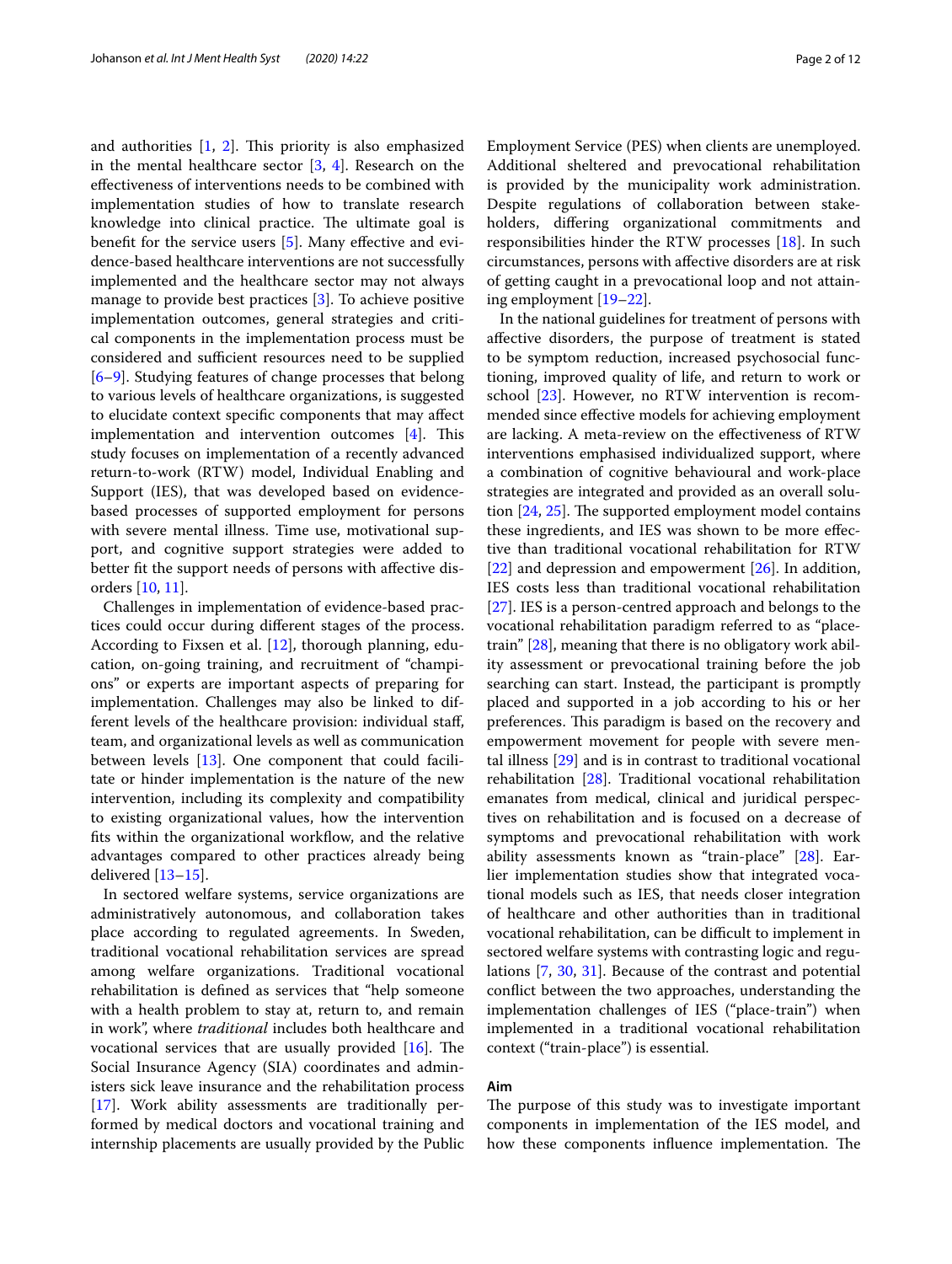CFIR was used as an analytical tool, to illuminate potential facilitators and hindrances when implementing this novel RTW approach in a Swedish traditional vocational rehabilitation context.

# **Methods**

The following questions guided the study:

- 1. Which key components of CFIR can be identifed in the implementation of IES?
- 2. How are the identifed components related to each other in terms of enhancement or detraction of implementation?
- 3. What signifcance do the components have for IES implementation in a traditional vocational rehabilitation context?

An embedded case-study design was used to obtain a deeper understanding of barriers and facilitators in IES implementation [\[32](#page-11-2)]. When the context is important, the case-study is a suitable method because it interacts with the studied phenomenon  $[32]$  $[32]$ . The implementation process was bounded in time between 2011 and 2014. IES implementation was performed in the context of the mental healthcare organization and other welfare organizations. The Consolidated Framework of Implementation Research (CFIR) by Damschroder et al. [\[13\]](#page-10-10) was used to guide data collection and data analysis. CFIR introduces a meta-theoretical frame of reference compiled from implementation research and offers key concepts for evaluating an implementation processes, includes several implementation levels, and internal and external organizational components  $[13]$  $[13]$ . The framework is composed of fve domains and each has several components. On a comprehensive level, these domains can be viewed as interacting and impacting each other and the components  $[13]$  $[13]$ . The five domains are intervention characteristics (e.g., relative advantage, adaptability), outer setting (e.g., patient needs and resources, external networking/ collaboration), inner setting (e.g., networks and communications, implementation climate, perceived meaning of intervention), characteristics of involved individuals (e.g., interplay between individuals and organization), and implementation process (e.g., planning, engaging opin-ion leaders, executing) [[13\]](#page-10-10). Opinion leaders can be staff members who can infuence their colleagues about attitudes and perceptions of a new intervention.

# **Case setting**

The IES project was part of a national research venture regarding vocational rehabilitation interventions for people with afective disorders and/or long-term pain (REHSAM), with the purpose of evaluating interventions

that could lead to decreased sick leave and enhanced opportunities for people to RTW. The IES intervention was organized through a REHSAM steering committee in which project leaders, head or strategic healthcare planners, SIA and PES participated. The IES context and case setting consisted of four distinct mental healthcare units for people with afective disorders (out-patient units), but was evaluated as one implementation process because it was setup as a coherent project. The four units were selected by the steering committee and located in geographically diverse sites in southern Sweden. The units provided one or two multidisciplinary teams responsible for people with afective disorders and covered 16 municipalities. Medical doctors, nurses, psychologists, occupational therapists, social workers and physiotherapists provided regular treatment and medical rehabilitation at each unit. Every mental healthcare unit had a frst line manager, a joint head of department, and moreover, chief medical officer of mental healthcare services in the county council.

The SIA and PES heads from the southern district in Sweden were informed about and agreed with the project. The first line SIA and PES office managers became involved. Two employment specialists were recruited for the project. Their role was to undertake the RTW support according to IES, and each employment specialist covered two mental healthcare units. The IES was organised according to the Supported Employment Fidelity Scale (SEFS) [[33](#page-11-3)], meaning that each participant was recruited from a team in the mental healthcare unit and each ES served specific teams. The steering committee and integration of IES with SIA, PES and employers was part of the fdelity.

# **The IES model**

The IES model is based on evidence-based supportedemployment principles that were originally designed for persons with severe mental illness. An important function of the support is to build a network around the participant where coordinated support is provided by the employment specialist and team members from mental healthcare, in collaboration with SIA and PES handling officers. The employment specialist takes the lead in RTW support and is guided by the IES principles. The IES enabling component introduces support by mobilizing motivational, cognitive, and time-use strategies. The purpose of these strategies is to give users the opportunity to handle change in their process towards work and to develop coping strategies for work engagement. Timeuse strategies are used for balancing other daily activities and to promote a working life. The IES model is described in detail in a previous study  $[10]$  $[10]$ . The enabling component is then integrated with the supported employment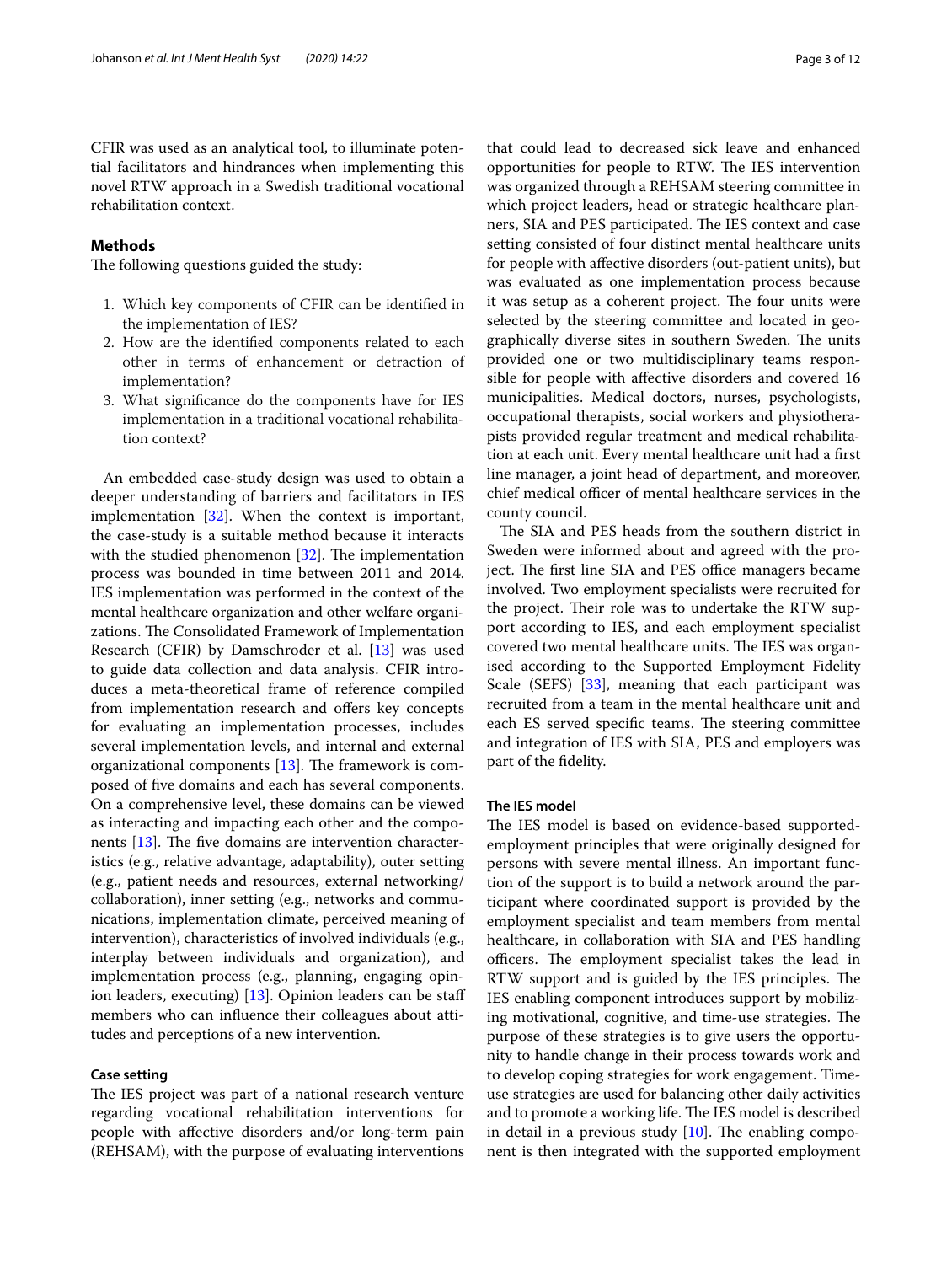principles, which include competitive employment as the goal, eligibility based on the person's willingness to participate and work, job searches that should start early in the process, support based on the participant's preferences, integration of the vocational plan with mental healthcare treatment, continuous and not time-limited support, beneft counselling, continuous job recruitment, and employer networking [\[34\]](#page-11-4).

# **Selection of informants**

Interviews were performed with purposefully selected key informants [[35\]](#page-11-5) from the diferent organizations involved in the project. We targeted informants who were involved in decisions about the implementation and performance of IES. Exceptions were made because of staff turnover during the study; one mental healthcare manager and two opinion leaders changed work assignments, and two first line managers from the PES offices fnished their duties. Other inclusion criteria related to informants at diferent organizational levels and settings. Thus, employment specialists, chief medical officers of mental healthcare services, frst line mental healthcare managers, mental healthcare staff including opinion leaders, strategic planners from the county council, frst line managers, and handling officers from local SIA and PES offices were selected. Informed consent was collected from each participant and all procedures were in accordance with the ethical standards of the responsible committee on human experimentation and with the Helsinki Declaration of 1975, as revised in 1983. The study was approved by the Regional Ethical Review Board at Lund University (Dnr 2011-544).

# **Data collection and procedure** *Fidelity*

High fdelity score is associated with positive RTW intervention outcomes [\[36](#page-11-6)] and implementation outcomes [[9\]](#page-10-6). Fidelity was frst assessed according to the Supported Employment Fidelity Scale (SEFS) [\[33\]](#page-11-3) at 6 and 12 months by one of the researchers (UB) who is educated in fdelity assessment according to international standards. The assessment was then validated in a consensus meeting to adjust for assessment bias. Two additional persons, a researcher (SJ) and a project member, attended the consensus meeting. The idea was to assess the degree to which the IES intervention was implemented as intended. The SEFS scale consists of 25 questions comprising areas of staf, organization, and service. Three questions about motivational, cognitive, and timeuse support were added to cover the enabling component of the IES service. Criteria for collecting data and assessing items are described in detail in the SEFS manual. For example, materials from employment specialists, head of mental healthcare units, and vocational log documentation were used and triangulated. Each item was rated on a 5-point scale and fdelity sum scores range between 25 and 125 points [\[33\]](#page-11-3). Less than 73 points equals 'not supported employment', 74–99 points is fair fdelity, 100–114 points is good fdelity, and 115–125 points refect exemplary fidelity. The IES-specific items of enabling strategies add up to 15 points, where 0–4 corresponds to low fdelity, 5–9 to good fdelity, and 10–15 to exemplary fdelity.

# **Interviews and text materials**

Text materials from meetings and refection notes from the planning, preparation and performance of the project, and semi-structured interviews were collected. Several data sources provided multiple perspectives in the analysis. Nineteen interviews with key informants were conducted during the last 6 months of the project. Each interview lasted between 40 and 75 min, was digitally recorded, and transcribed verbatim. The interview guide was constructed with guidance from CFIR. The wording was adapted to ft groups of key informants belonging to specific organizations. The first questions were openended, then probing questions were used to investigate the key informant views of the implementation.

# **Data analysis**

Fidelity ratings by SEFS items were summarized into a total score. Interviews and text material were analysed using a directed content analysis where codes and categories followed the concepts of CFIR domains and components  $[37]$  $[37]$ . The first author  $(SJ)$  initiated the coding process with the crude material, and all co-authors reviewed and adjusted the coding in an iterative process. To further validate emerging fndings, the last author (UB) reviewed the analysis process. A summary of the implementation process was then created and described in chronological order. In the CFIR framework, implementation process is the last domain. However, to maintain chronological order, the implementation process is presented as the frst domain in the fndings.

To add detail to the analysis of the implementation process, the four embedded mental healthcare units were analysed in two steps. First, a synthesis of important components of CFIR for each unit was made, and then a comparison of the units was done with respect to compo-nent value (see Table [1](#page-4-0)). This was achieved by applying an overall rating approach as inspired by Damschroder [ $38$ ]. The rating consisted of two criteria, with either a positive or a negative response to the implementation. To discriminate between a predominantly positive or negative infuence, concrete examples and explicit descriptions were derived from the interview material and text.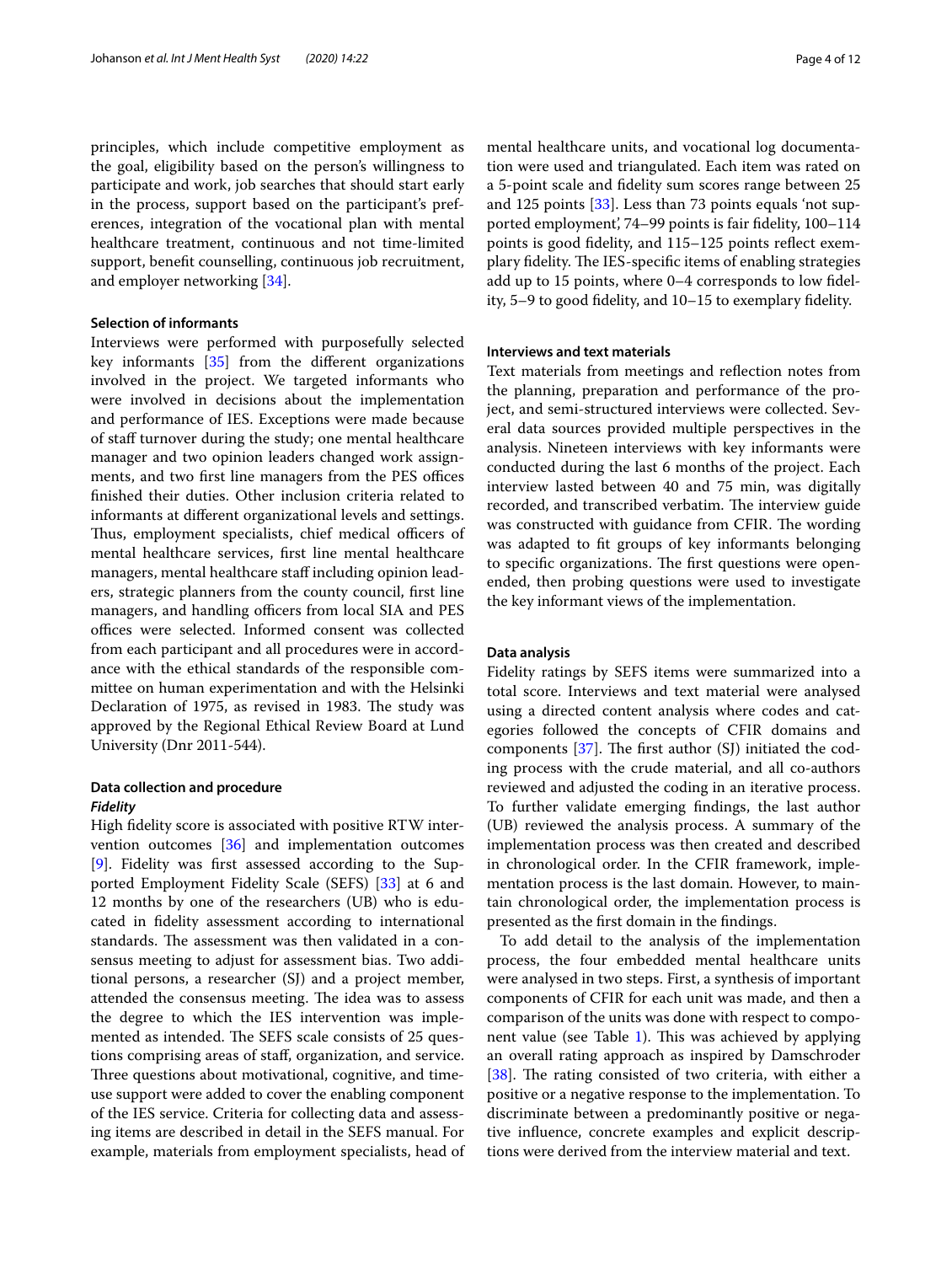# <span id="page-4-0"></span>**Table 1 Summary of components that facilitated or hindered the implementation process according to interviews and documentation**

| Facilitating components      |                                                                                                                                                                                                                                                                                                           |
|------------------------------|-----------------------------------------------------------------------------------------------------------------------------------------------------------------------------------------------------------------------------------------------------------------------------------------------------------|
| Process                      | Planning: Meetings and dialogues about model fit involved all organizational levels<br>Engaging: Successful recruitment of opinion leaders<br>Executing: Continuous meetings with opinion leaders, distribution of newsletters, supportive feedback                                                       |
| Intervention characteristics | Relative advantage: Appropriate support for the target group; people with affective disorders are in need of RTW support<br>Employment specialist competence of labour market and psychiatry<br>Person-centred, continuous and not time-limited support                                                   |
| Inner setting                | Networks and communication: Employment specialists built constructive relationships and functioning teams with<br>engaged staff members in the mental healthcare units<br>Opinion leaders enhanced collaboration at the mental healthcare units, and this was important for the ongoing interven-<br>tion |
| Outer setting                | Cosmopolitanism: Fruitful collaboration was developed in some PES and SIA services                                                                                                                                                                                                                        |
| Hindering components         |                                                                                                                                                                                                                                                                                                           |
| Process                      | Planning: Large geographic area and involvement of many organizations made implementation complex<br>Major reorganizations delayed implementation<br>Engaging: Difficulty engaging opinion leader in one mental healthcare unit<br>Lack of time and work overload for first line managers                 |
| Intervention characteristics | Relative disadvantage: Staff members in mental healthcare units had divergent opinions about the IES model fit into their<br>organization<br>Informants from the PES modestly questioned the IES model advantage                                                                                          |
| Inner setting                | Implementation climate: Difficulty for employment specialist to integrate into existing mental healthcare teams<br>Compatibility: Responsibility, commission, and financing of RTW support was perceived as unclear, related to vague<br>guidelines for vocational services and organizational boundaries |
| Outer setting                | Cosmopolitanism: Collaboration with PES and their subcontractors was complex and time-consuming<br>Patient needs and resources: Differing perspectives on how to design RTW support, location of internships and voca-<br>tional training were proposed by the PES according to regulations               |

The CFIR does not include implementation outcomes. However, Damschroder et al. [[38](#page-11-8)] show how to operationalize important outcome measures for a separate project. In the present study, fndings are discussed in relation to fdelity and according to the implementation outcomes: *acceptability*, *adoption*, *appropriateness,* and *feasibility* as suggested by Proctor et al. [\[39](#page-11-9)]. These are possible outcomes in an early implementation stage.

# **Results**

# **Fidelity**

Fidelity rating was performed on the IES delivery. At 6 months, the sum score was 101 points out of 125, and there was 12 points out of 15, for the IES-specifc features of motivational, cognitive and time-use strategies. At 12 months, there was an increase to 106 points out of 125, and an improvement to 14 points out of 15 for the enabling strategies. Both assessments corresponded to good fidelity. The items that were rated high  $[5]$  $[5]$ , related to employment specialist engagement in all phases of the IES intervention, sufficient caseloads, a focus on regular employment, zero exclusion, beneft guidance, support from employment service, disclosure (or not) of mental illness to employer, individualized job development, different kinds of jobs and employers, and ongoing and outreach support according to experienced needs. A rating

of 4 points was for a stable employment specialist working group, a steering committee, continuous assessments of profles and plans, rapid job placement, and a community-based service. The integration with mental healthcare teams and establishing relationships with employers were each rated at 3 points. Supervision was scored at 2 points, and permanent employment over 90% was a rating of 1 point.

Score changes between 6 and 12 months corresponded to time employment specialists spent exclusively on RTW issues (5 to 4 points), supervision (3 to 2), establishing relationship with employers and integration with team (2 to 3), and individualized job development (3 to 4).

# **Identifed components in the IES implementation**

Both facilitating and hindering CFIR components were identified in the interview and text material. The components mainly belonged to the domains of intervention characteristics, outer and inner setting, and process of implementation. No components from the domain of characteristics of individuals were found.

Identifed barriers were mostly associated with planning and engaging (e.g. difficulties in engaging opinion leaders from the start), implementation climate (e.g., diffculties in integrating the employment specialists into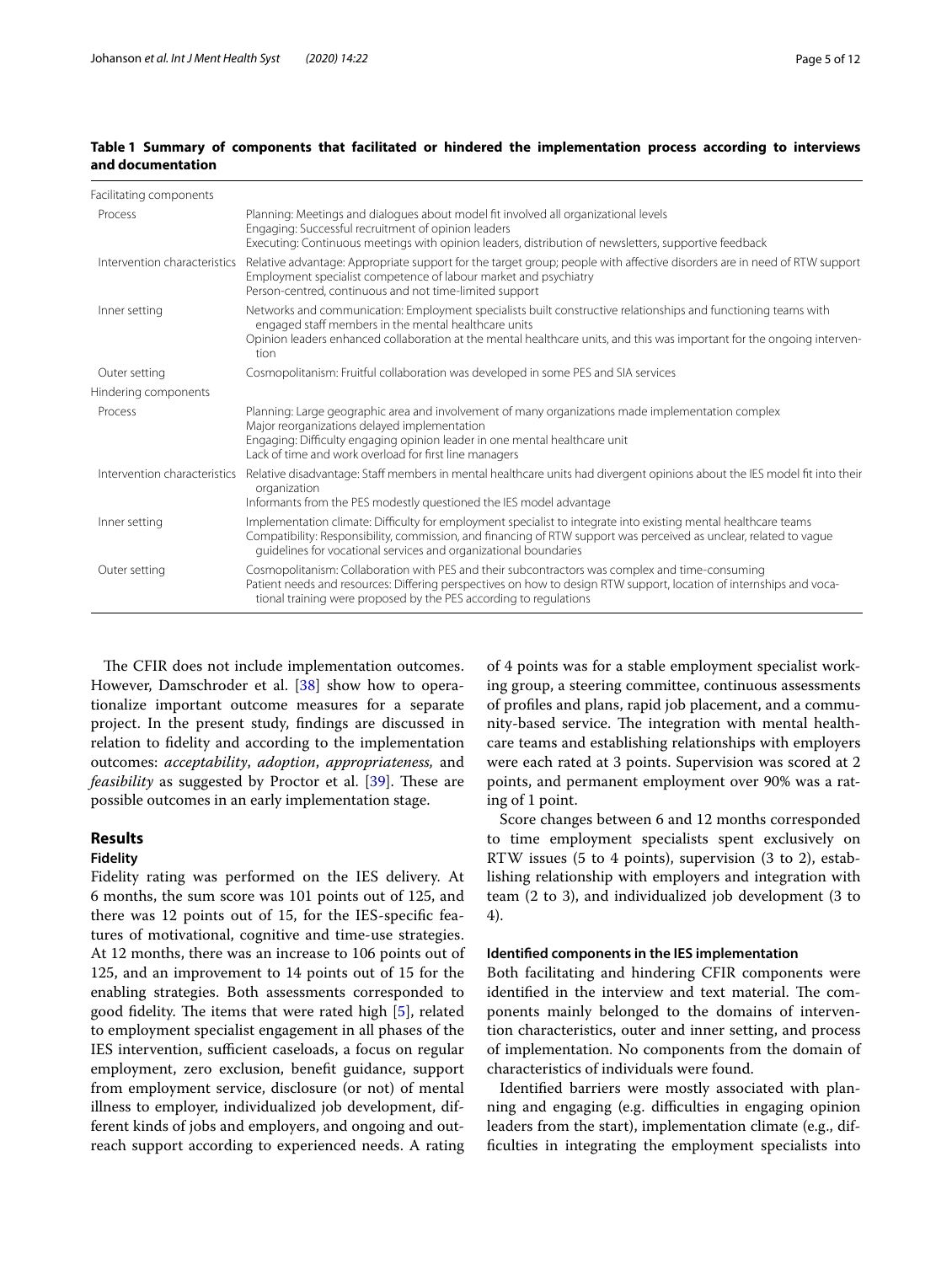the mental healthcare teams), compatibility or model ft, and challenges in patient needs and resources and cosmopolitanism. The findings are presented below according to CFIR domains, starting with the implementation process. A comparison between the mental healthcare units is outlined for each domain and in relation to hindering and facilitating aspects of implementation.

#### **Implementation process**

# *Planning*

Initially, a steering group and IES staff group were planned and organized. The steering group decided that the IES should be implemented in mental healthcare context and not in primary healthcare, as was planned in the project application. Four mental healthcare services and their teams were chosen based on having no other ongoing project. The head of the mental healthcare research department contacted the units, and then, together with the principal investigator, met one at a time with the frst line manager of each unit. At this point, IES communication material was designed and delivered to introduce the IES to the staf. Next, staf meetings were held to inform staff about the IES model and the importance of integrating the team into RTW support for employment success. IES was marketed as an important opportunity for the patients who wanted to RTW. In parallel, an IES communication guide was developed and used in dialogues about intervention ft, with the SIA and PES heads in southern Sweden.

Difering opinions emerged regarding intervention ft, even though there was a consensus of the need for RTW support for people with affective disorders. Although implementation attitudes were mostly positive during the planning meetings, none of the frst line managers had the time to genuinely engage. Work overload was described by the manager in unit 1, where basic functions such as having consistently employed psychiatrists was a challenge. External factors, such as major reorganizations in unit 1 and 2, negatively impacted the planning phase. First line managers and staff who were engaged initially moved to other units or teams and needed to be replaced. At these units there was an overall perception that the staff was overloaded and worn-out due to the reorganizations. One manager in unit 2 seriously considered declining participation in the IES intervention, but remained involved. The reorganizations in the first two units prolonged the planning phase, which impacted the other units. In units 3 and 4, the planning phase was experienced as too long and complicated, and this infuenced attitudes toward the intervention among the staf.

Similarly, meetings with frst line PES and SIA managers revealed somewhat diferent perspectives as to whether IES would fit into the current welfare system and RTW support. Three first line PES managers agreed to the project, and one expressed disinterest. This negatively impacted local PES collaboration at that site (unit 4), throughout the project. All three SIA line managers approved of the IES implementation. The SIA and PES staff were informed at each local office.

# *Engaging*

The next step was to engage opinion leaders among the mental healthcare staff that were responsible for moving information in and out of the IES and healthcare organization. They also took responsibility for running the practical implementation work at each service unit, and spread positive attitudes about the intervention to their colleagues at team meetings. Opinion leaders were successfully recruited at units 1–3, but not unit 4 since the appointed opinion leader moved to another service. Engaging another staf member as an opinion leader at unit 4 was difficult. Despite repeated meetings with the frst line manager and staf, unit 4 had reservations about the intervention and no openings for adaptations of work routines, which made implementation complicated. In contrast, unit 3 engaged several of their staff members in addition to the opinion leader.

During the frst year, the project coordinator (SJ) met with the opinion leaders every third week to facilitate the process, and regular newsletters with information about intervention progress were distributed to all levels within the IES organization. Execution of implementation steps at unit 4 when the project was running, such as continuous support and feedback, was not accomplished because of general disinterest. The opinion leaders at units  $1-3$ further enhanced collaboration and supported the implementation by engaging in the process development. They conveyed that there was a current lack of RTW support for the target group, and promoted the IES intervention to other staf members as a suitable model.

# **Intervention characteristics**

# *Relative advantage*

There was a general perception in the mental healthcare units that RTW support is needed for the target group of people with afective disorders, and the model was largely perceived as advantageous. A person who provides individual support (the employment specialist) was perceived as being appropriate to participants' needs, particularly because that person had competence in both the labour market and psychiatry. The first line managers and opinion leaders also underscored the importance of a model that builds a bridge between mental healthcare and traditional vocational rehabilitation. The individual focus and providing a model where work support is not limited in time and space were also portrayed as benefts.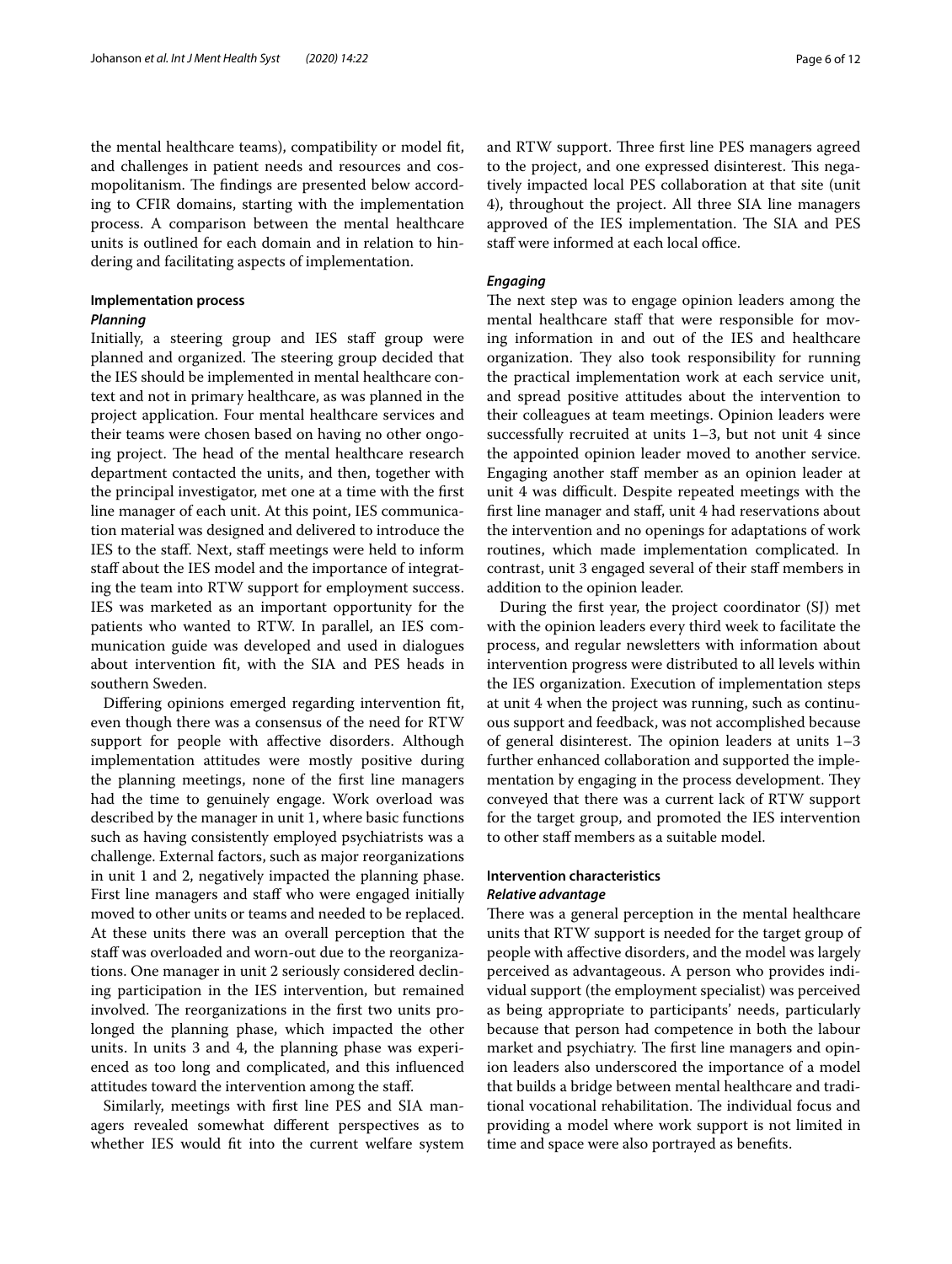*Right now, the IES is introduced in a natural way in our service, and most of the staf have a positive attitude. Otherwise, we discuss the need of connecting to the vocational service when we assess a patient to be ready for that, but often some kind of barrier turns up…there really is no bridge between healthcare and vocational service although there is a need for that. My impression is that the IES model has a good potential to ft in there. (Opinion leader at a mental healthcare unit)*

All informants but one from the PES agreed with the IES model. They also expressed a general need to improve their knowledge within their own organization regarding mental disorders. Although they could see model advantages, they presented a more modest attitude towards the IES as they had provided supported employment for people with physical disabilities for a long period of time, and therefore assessed the IES to be a similar model. In this sense, appropriateness for IES was thought to be low in three of the employment offices. Only individual managers and case workers at some of the offices adopted the intervention.

*Supported employment is principally the same as*  our employment advisors...These advisors meet par*ticipants who are readily assessed regarding work ability, all assessments are fnished…by then we know how much they can work, if adaptations are necessary, and so forth. They need to be job-ready, so to speak, to receive support from an employment advisor. (PES Caseworker)*

# **Inner setting** *Compatibility*

The key informants were sceptical about work achievement for persons with mental disorders because of labour market structures. They were convinced of the necessity of providing RTW support for persons with afective disorders, and that was a strong argument for them to become engaged. They reflected upon vague policy and guidelines regarding vocational rehabilitation, and the diferent assignments that mental healthcare and PES have, but that did not hinder engagement. In contrast, the frst line manager for unit 4 felt that the intervention did not ft into the mental healthcare organization. Instead, that manager was of the opinion that treatment and care were the main functions of mental healthcare, and vocational rehabilitation was an assignment for other authorities. The first line managers in unit 1 and 3 also referred to unclear treatment guidelines for afective disorders, but were more modest in their questioning of who was responsible of vocational rehabilitation. Thus, indistinct guidelines could complicate staff understanding of the mental healthcare service mandate.

*According to me, the guidelines are vague, and I think our mission is not clear…for the co-workers in mental healthcare it is not clear what they are supposed to do concerning the service-users' vocational rehabilitation… and I do not think they have knowledge about what kind of alternatives there are in the municipality, the social insurance agency or the employment services…it is a challenge to stay up to date on authorities' various support. (Chief medical officer of psychiatry*)

A discussion of where the employment specialists should be employed and work emerged from the key informants of mental healthcare service. They suggested joint employment where both the mental healthcare services and the welfare authorities should take responsibility. Financing of medical and vocational rehabilitation was explicitly described as an issue by key informants of the county council on the strategic level. Among mental healthcare staf, specialised medical competence, rather than having advanced knowledge of RTW support, was highlighted as essential for quality treatment in the mental healthcare service mission.

*What is the mission of mental healthcare service? Tat question is very important, I think. People have told us that mental healthcare is dedicated to treatment, not rehabilitation. We have had discussions about this with the staf and they have questioned if*  it is their role to rehabilitate.... The mental health*care service has been like a sealed fortress, where only some interested opinion leaders have opened the door. (Employment specialist)*

# *Networks and communication*

A statutory organization of joint funding of rehabilitation projects (Finsam) that incorporates the mental healthcare, PES, SIA and municipality is regulated to enhance authority collaboration. This was emphasised by the first line mental healthcare managers in unit 2 and 3 to be an important organizational structure for cooperation. Since IES was not part of this cooperation, but was implemented as a research project, it did not initially have the same legitimacy as other ongoing projects at unit 3. However, when IES participants started to announce their positive experiences with the RTW support to the mental healthcare staf, legitimacy of the model increased. Most of the staf did not address work in their meetings with the service user. They perceived this area as being the responsibility of PES. Opinion leaders in mental healthcare opposed this perception and underlined the need for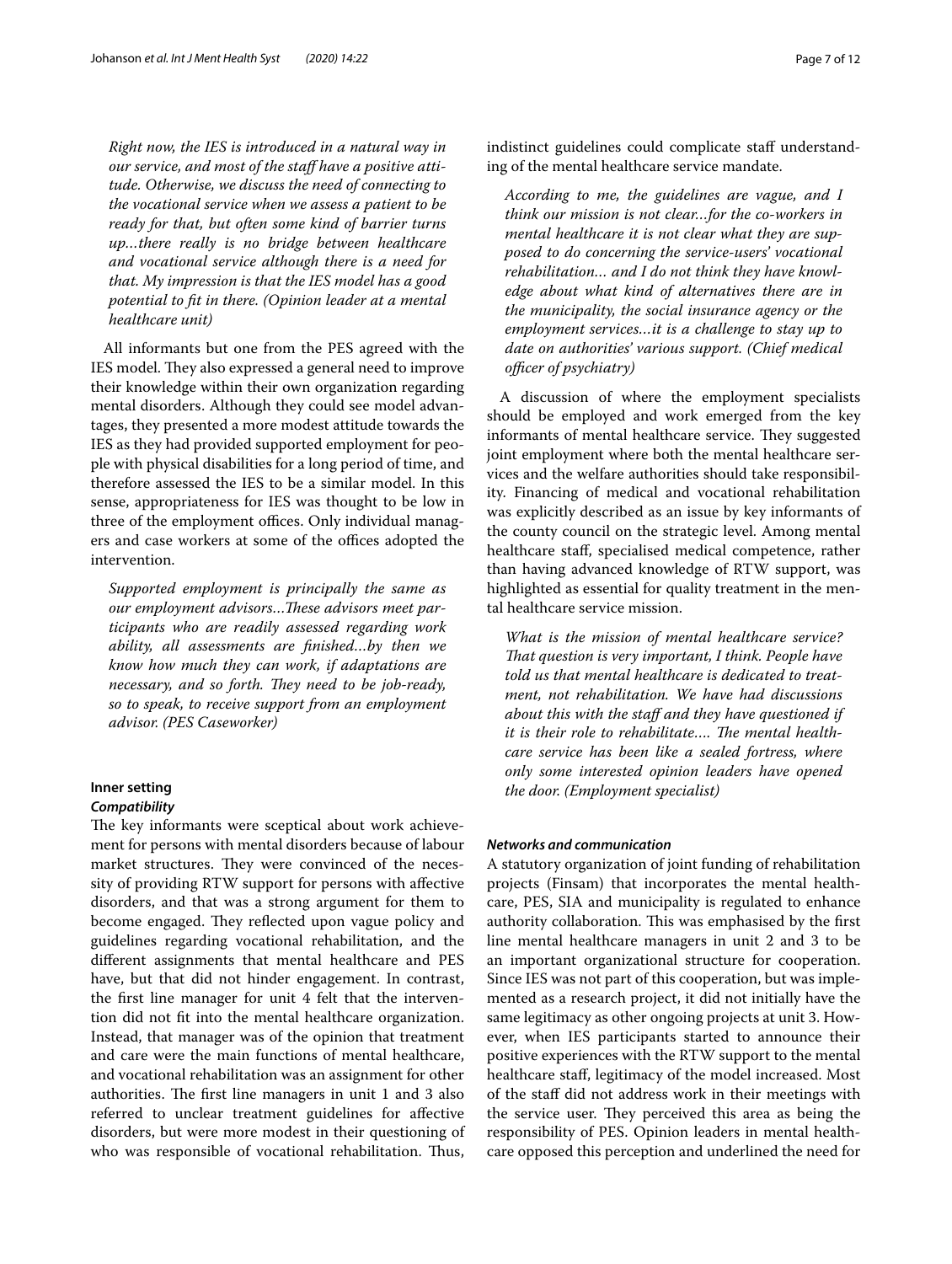close teamwork with the service user when planning for RTW. From the employment specialists' point of view, it was obvious that there was no tradition of a team or network around the service user with whom they could collaborate on a regular basis. Some units had team meetings for information sharing about service users, but there was no structure for internal collaboration where, for example, RTW issues could be addressed. In addition, having the employment specialists attending the teams was questioned by several staff members because of confidential information that would be discussed. The employment specialists felt that they were welcome in the mental healthcare service, but at the same time were perceived as a resource that did not belong to the mental healthcare team. This was perceived as the main barrier for the implementation process.

*I sometimes experienced that the case managers did not want to disclose service user information, they kind of kept secrets in the team… although I always showed the informed consent from the participant. There was an opposition in a way...it was not easy to become approved of in the team. Not like "welcome to the team, let's work together!" (Employment specialist)*

To get around this problem, the employment specialists developed collaboration with the staf or case manager who met most regularly with the participant, likely a physiotherapist, psychologist, social worker or occupational therapist, and sometimes a psychiatrist. This created a resource team around the participant in accordance with IES principles. However, sometimes staf fnished their treatment when participants met the employment specialist. In units 1 and 4, networking diffculties impacted the implementation throughout the process, whereas the frst line manager at unit 3 corroborated the lack of team work, and expressed the need for more internal communication between staff professionals to facilitate a holistic approach in support and treatment. Most staff at unit 2 perceived the employment specialist as an external resource, who did well for the service user, but their own engagement was not perceived to be needed for that support. Overall, collaboration was difficult with the psychiatrists because of a lack of their time, staff turnover, and the use of interim "rental" doctors.

# **Outer setting**

# *Patient needs and resources*

Inter-organizational communication and collaboration was reported to negatively infuence the implementation process. One reason seemed to be difering perspectives of how to design the RTW support. Several participants needed to prove that they had resources and to start internships and vocational training before searching for regular employment, consistent with the current regulation and agreements of traditional vocational rehabilitation. This was in contradiction to the IES model that promotes rapid job development based on the preferences and resources of the participant. However, some handling officers at the local PES offices, adapted to the place-train RTW process because they were convinced of the benefts for participants to follow their own plans and fnd employment frst. Others referred to regulation agreements and provided no opportunity for adaptations. From the start, two frst line PES managers were determined of that the IES intervention would ft well into their new rehabilitation approach. However, as the IES implementation started, those two managers moved to other jobs. The first line managers who replaced them did not engage in IES and consequently collaboration was curtailed. Another collaboration challenge was with PES use of subcontractors for vocational training and internships. This made collaboration even more difficult due to many actors, and impacted the integrated RTW approach of IES.

# *Cosmopolitanism*

One employment specialist could develop close and constructive collaboration because of the enthusiasm of a first line manager in a local PES office. By finding local solutions to administrative regulations, there was an opportunity to follow participants' preferences and needs as is consistent with the IES model. Another handling officer, who was responsible for rehabilitation at the PES, understood the IES intervention to be a service complementary to their organization. Because the IES project was not subcontracted by the PES, regulations prevented it from being requested.

Some handling officers gave us more independence *to search for jobs immediately, and then evaluate. Others more strictly followed the traditional rehabilitation where vocational training and internship are the frst step. As an employment specialist, I then needed to adapt my role in relation to the individual support and tried to hasten the process as much as*  I could. The collaboration was smoother if the par*ticipant belonged to the so-called "work introduction phase" within the PES. (Employment specialist)*

The employment specialists needed to adapt to regulations to a great degree and this impeded implementation. Although the employment specialist and participant constructed a career plan and job profle together, handling officers wanted to do their own work ability assessment, and refer to internships that the participant could not choose by themselves. There was also an embedded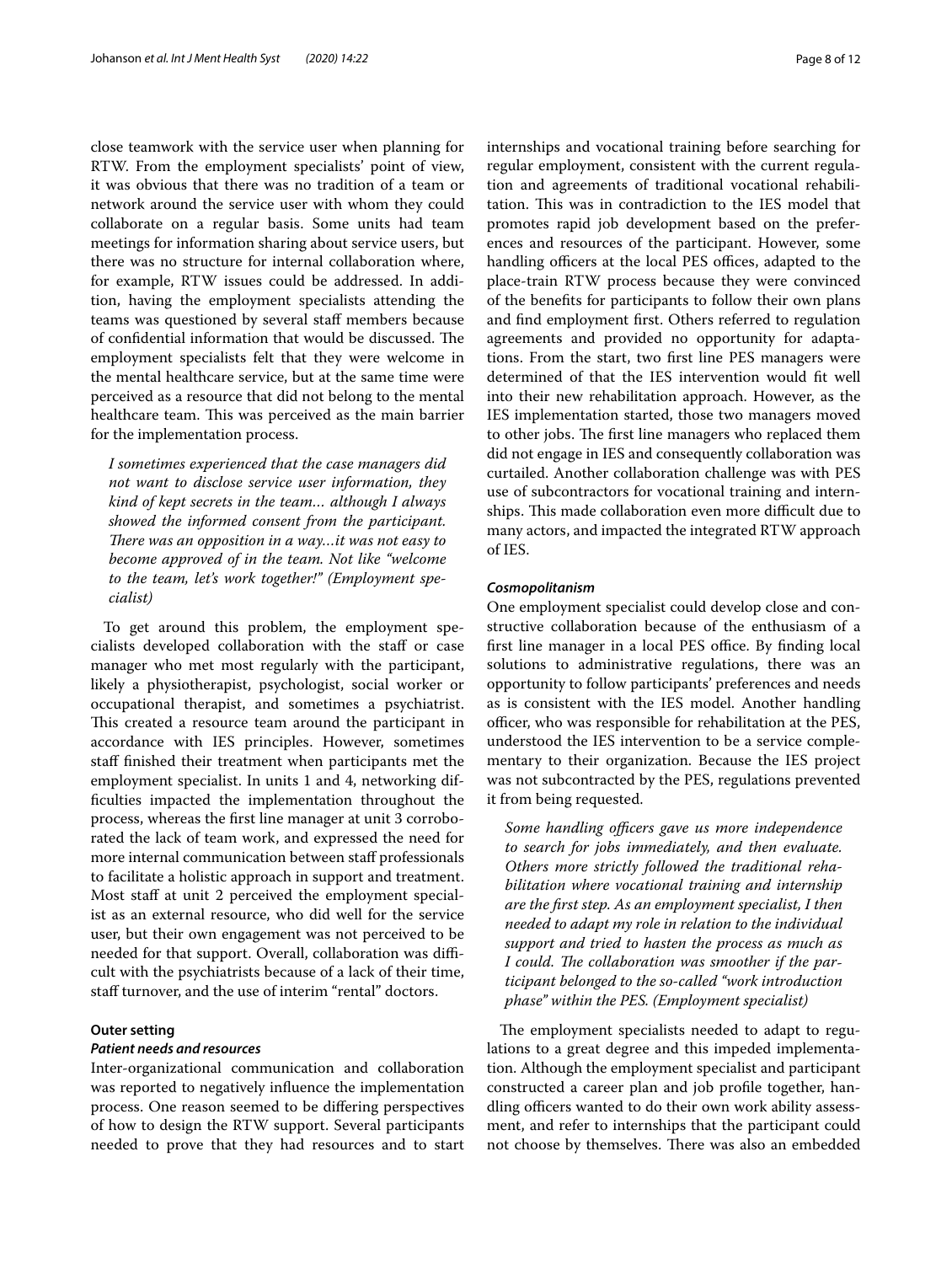problem regarding norms and values of work ability of people with afective disorders, which limited opportunities to achieve regular employment without subsidies. Even though PES informants stated that it was important to aim for regular employment, they perceived that people with afective disorders need support to undertake work, and therefore there was an obligation to compensate the employers financially. This tool and employment measure are regularly used in employment processes and agreements with employers, but it is not entirely in line with supported employment principles. In retrospect, some participants started employment with subsidies because of the regulations, but later achieved regular, unsubsidised employment.

Collaboration with the SIA mostly worked well, but was sometimes aggravated by bureaucracy. For instance, administrative difficulties occurred when long-term economic benefts needed to change because participants achieved employment. This lengthened the process. However, overall there was a general interest in supporting the participants. The SIA handling officers often shared the same values as in supported employment, which facilitated the collaboration between them and the employment specialists.

# **Discussion**

The implementation process of a newly advanced RTW approach in a traditional vocational rehabilitation context was studied. The study was framed and time-limited as a project, and the fndings need to be viewed in this light. The focus on implementation outcomes at the beginning and during the process resulted from the time limitations, and sustainability of the implementation has not been evaluated. The perceived relative advantage was that RTW support was perceived as being needed for the target group and could bridge the gap between mental healthcare and vocational services, and this facilitated acceptance of the model. Implementation was facilitated when employment specialists could build important relationships and collaborations with dedicated staf in mental healthcare, SIA, and PES in line with IES principles. Reaching adherence to evidence-based practices of supported employment is possible, as shown by the enabling strategies and fdelity results at 6 and 12 months. Approximately 40% of the participants in this context achieved regular employment after 12 months, and only 4% of those who received traditional vocational rehabilitation did so [\[22](#page-10-16)]. In addition, those in IES became less depressed and more empowered  $[26]$  $[26]$ . The components that had the most infuence on the implementation process are discussed below.

According to Meyers et al. [\[8](#page-10-25)], a successful implementation needs to begin with several steps of need, readiness assessments, and careful planning before the actual intervention begins. The current study achieved this by conducting several meetings at all organizational levels and included the question of intervention ft into mental healthcare and traditional vocational rehabilitation contexts. The primary response from chief medical officers and three of the four mental healthcare managers was a positive attitude toward the IES model. First line managers at the PES offices had differing perceptions of the model advantages. An implementation process can be delayed or prevented if there is lack of acceptance or adoption of the new intervention, and this further impacts feasibility  $[4]$  $[4]$ . The first line managers and staf who had a resistant attitude to the IES model in the beginning of the implementation process, did not accept the model and did not adopt it, but they were the minority. The fact that most managers and staff claimed the importance of RTW support for people with afective disorders opened the door for the implementation. Networking with engaged and dedicated staff was shown to be crucial. The employment specialists built their own functioning teams which is consistent with the evidencebased practices of supported employment as refected in the fdelity assessment. Part of the complexity in healthcare interventions relates to various professionals who are obliged to collaborate both within and outside their own context [\[5\]](#page-10-4). Sound networking and building sustainable relationships are shown to positively impact implementation  $[13]$  $[13]$ , and this was the key to successful RTW support in our study.

Reasons for resistant attitudes to a new intervention can be many. Providing RTW support in mental healthcare was questioned because the treatment guidelines for afective disorders were perceived as mostly supporting treatment directives. The guideline directives were generally perceived as ambiguous, and this made their interpretation more difficult. This led to ambivalence about medical and vocational assignments. Most of the mental healthcare managers and staff members were anchored in the medical perspective, and medical skills were given priority over RTW knowledge. On this basis, and because of work overload, work issues were not addressed in the teams, and it was challenging for the employment specialists to become involved in the traditional team work of sharing clinical information. Healthcare is provided in hierarchical structures where front-line staff are dependent on guideline directives to complete services according to regulations. If the guidelines are perceived to mostly address a medical perspective, this will be how staff members respond  $[40, 41]$  $[40, 41]$  $[40, 41]$ . To achieve a change in the mental healthcare directives to include and actively integrate RTW issues, additional randomised trials will be needed to establish an evidence-based practice, and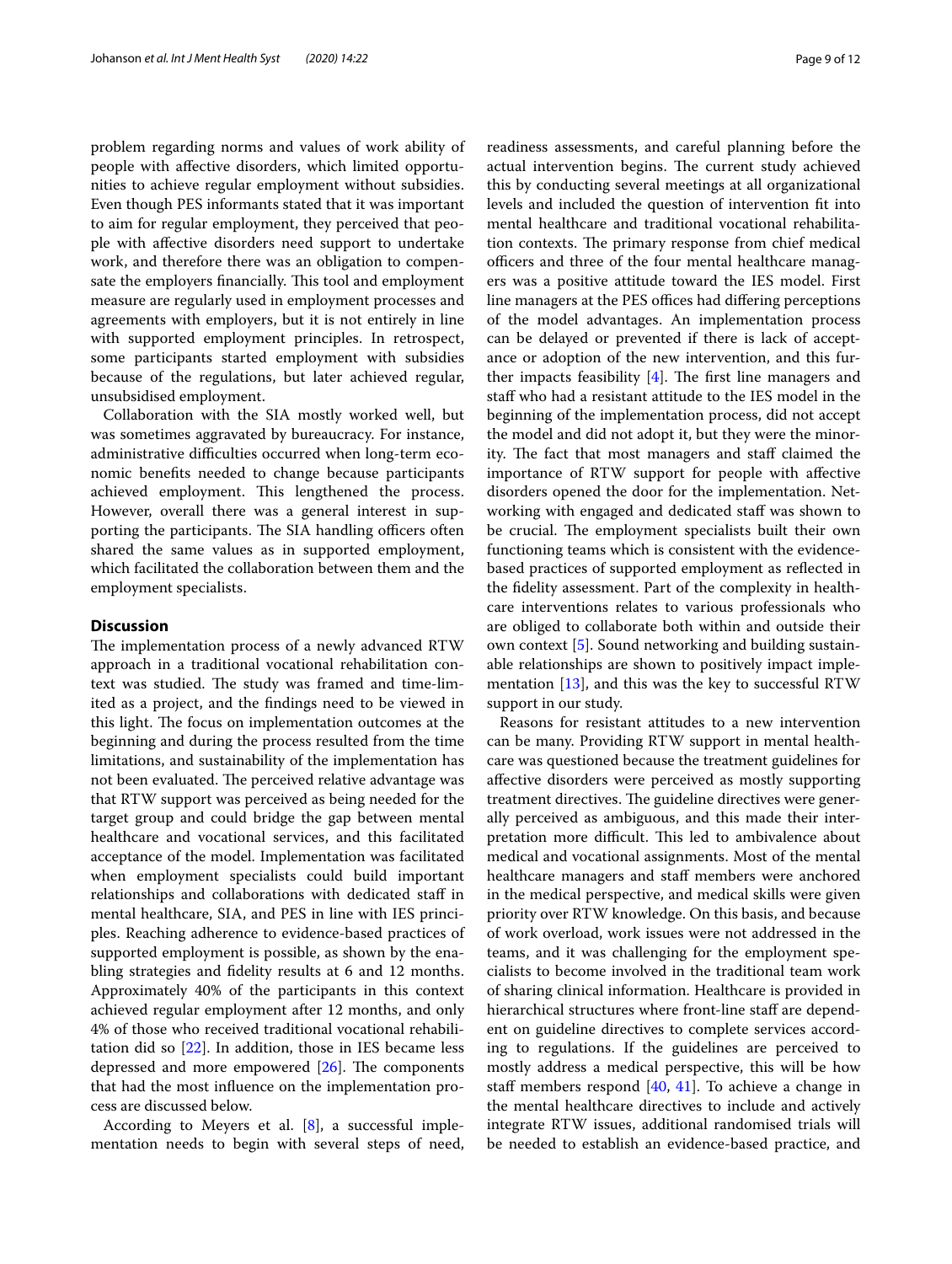policy guidelines will need to be changed. For example, the governments in Norway, Denmark and Great Britain integrate the policies for work and mental health, and promote evidence-based practices of supported employment on the national level [\[42](#page-11-12)[–44\]](#page-11-13). Policy change might also solve some of the collaboration challenges between mental healthcare and other welfare organizations in RTW. Organizational culture and individual behavioural change are reported to be other important factors in implementation research [\[13,](#page-10-10) [45](#page-11-14)[–47\]](#page-11-15). New interventions demand behavioural change from staff members, and hindrances may result when there is resistance to the new model  $[40, 41, 46]$  $[40, 41, 46]$  $[40, 41, 46]$  $[40, 41, 46]$  $[40, 41, 46]$  $[40, 41, 46]$  $[40, 41, 46]$ . Damschroder et al.  $[13]$  $[13]$  discuss the construct of implementation climate, and refer to receptiveness of new interventions, perceptions of the need for change, and whether change is important to involved individuals. The relative advantage of the IES model, and subsequent acceptance of the model made several staff members prepared to work according to new routines. This confirms previous research on individual behavioural change [\[41](#page-11-11)].

According to Damschroder et al. it is easier to implement a model when there is open communication between staff members, when staff feel connected to each other, and there is a common goal. Leadership is an important implementation factor because managers influence staff members, as well as what is done and achieved in the organization  $[13, 47]$  $[13, 47]$  $[13, 47]$ . Insufficient leadership engagement was illustrated in one of the units, but this was partly compensated for by the perception of the IES advantages.

# **Methodological considerations**

This study used an embedded case-study design [[32\]](#page-11-2), and the CFIR framework was applied to investigate important components when implementing the IES model in a traditional vocational rehabilitation context. The casestudy design was useful since the implementation was performed in a complex context and was time-limited [[32\]](#page-11-2). The embedded units were four mental healthcare services that were evaluated as one uniform process. To strengthen study trustworthiness, the implementation was thoroughly planned and prepared for in advance, and was followed to ascertain that each step was performed in the same way in the mental healthcare unit, PES, and SIA contexts. Although there were enough mental healthcare units and teams involved according to fdelity, too many actors had to be contacted when integrating the IES. The employment specialists had to spend an excessive amount of time on transportation when visiting the different units and related settings. Thus, too many stakeholders and too much administration impacted implementation. Future implementation research on IES would beneft from choosing a context where collaboration and integration of services is possible.

Diversity and quality in data material was achieved by collecting fdelity ratings, notes from planning meetings, when decisions were made during the implementation process, meeting protocols for each meeting with heads, frst line managers and staf members, and interview material from 19 key informants. However, by not including participants of the IES intervention as key informants, might limit this study, as their perspective of various implementation factors is lacking. Implementation fdelity was assessed with the SEFS measurement scale, which is standardized in relation to evidence-based supported employment principles [[33](#page-11-3)]. Three additional questions about the enabling components also added to the fdelity assessment. These questions followed the same construction logic as the SEFS questions, and a description accompanying each rating level  $[1–5]$  $[1–5]$  was developed and described by experts of motivational, cognitive and timeuse strategies. The questions in the semi-structured interview guidelines were based on a theoretical framework for implementation (CFIR), which adds to the study's transferability [\[48\]](#page-11-17). Because domains and components in CFIR comprise important implementation factors that have been researched in various contexts, the concepts are likely transferable  $[7, 38]$  $[7, 38]$  $[7, 38]$  $[7, 38]$ . The framework enhanced interpretation of how the components are related to each other. In the directed content analysis, the framework guided the analysis. This further strengthened the credibility as CFIR provided predefined concepts. The analysis was conducted in an iterative process by all authors to further strengthen the trustworthiness. Credibility was strived for by using quotations in the text.

#### **Conclusions**

The IES model can be implemented in the traditional vocational rehabilitation context, as refected in the fdelity scores. Taken together, several aspects of the relative advantages of the IES model and consensus of the need for RTW support for the target group enhanced acceptability of the model, and this played a crucial role in starting and facilitating the implementation process. Informants perceived the IES model to fll the gap between mental healthcare and vocational services, which indicates that there might be a need for integrated RTW support. However, there were difficulties in integrating IES within the existing mental healthcare team structure, and scepticism of model ft into the workfow of traditional vocational rehabilitation made the implementation process longer and more complicated [[30](#page-11-0), [31\]](#page-11-1). Further studies on implementation of IES into the traditional vocational rehabilitation context that include policy guidelines and sustainability perspectives are warranted.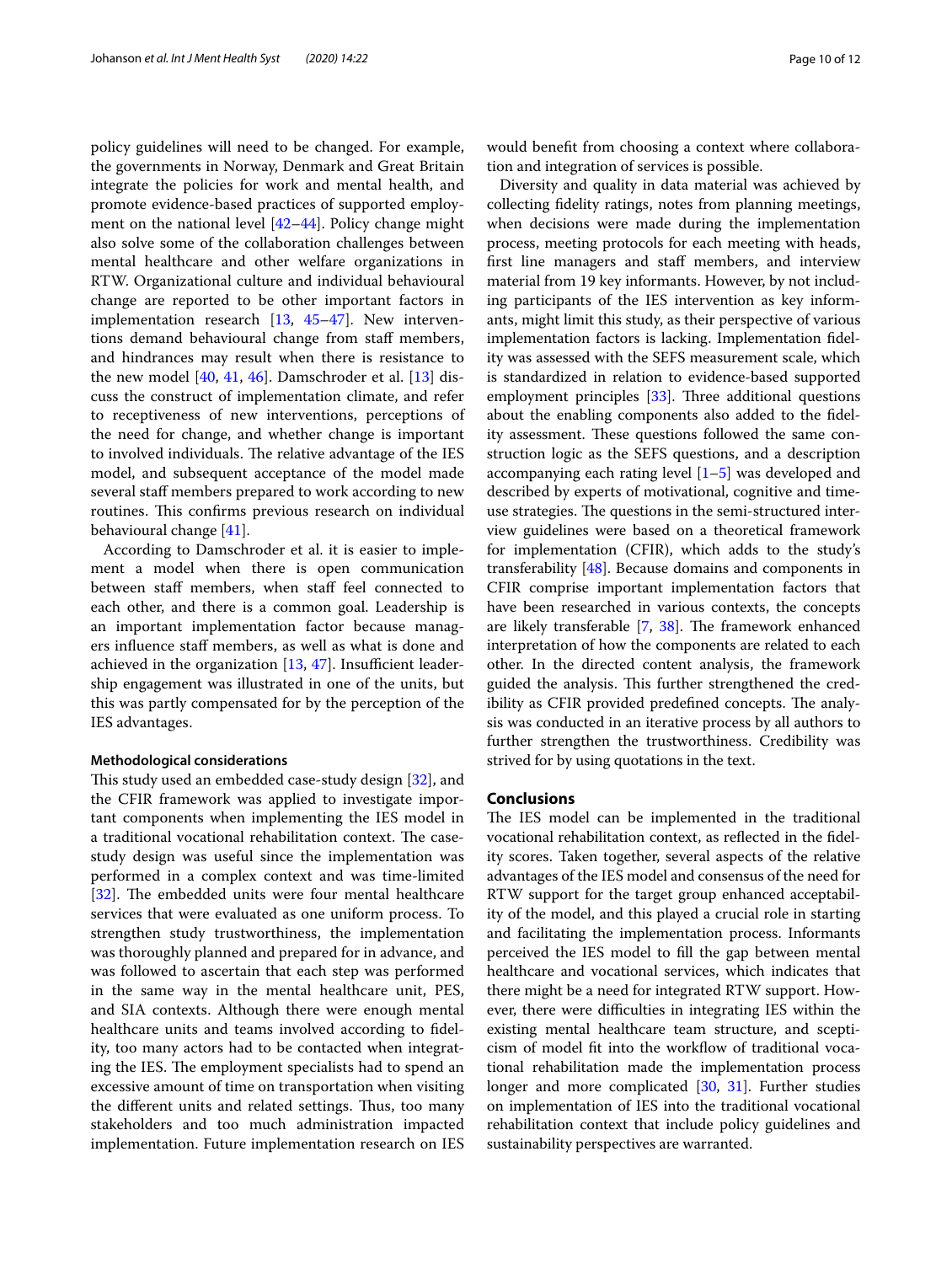# **Abbreviations**

IES: Individual Enabling and Support model; RTW: Return-to-work; CFIR: Consolidated Framework of Implementation Research; SIA: Social Insurance Agency; PES: Public Employment Service; REHSAM: Rehabilitation and Collaboration; SEFS: Supported Employment Fidelity Scale.

#### **Acknowledgements**

We would like to thank all the informants who contributed to this study and the administrative staff members at the mental healthcare units who facilitated logistics during the implementation.

# **Authors' contributions**

UB, SJ and UM conceived the study. UB, SJ, UM and ML cooperated when designing the study and during all steps of analyses of data. Data collection was mainly performed by SJ. UB, SJ, UM and ML contributed to the writing of this paper, where SJ wrote the main part of the text and UB, UM and ML wrote some of text, read previous drafts. All authors read and approved to the fnal manuscript.

# **Funding**

We thank the REHSAM programme [Reg. No. 2010-014], the Swedish Research Council for Health, Working life and Welfare [Reg. No. 2010-1772] and the Medical Faculty of Lund University for funding this work. Open access funding provided by Lund University.

# **Availability of data and materials**

According to Swedish Ethical Review Authority it is not possible to publicly publish datasets used in this scientifc study. However, datasets used in the current study are available from the corresponding author on reasonable request.

#### **Ethics approval and consent to participate**

All participants signed an informed consent for participating in this study and all procedures were in accordance with the ethical standards of the responsible committee on human experimentation and with the Helsinki Declaration of 1975, as revised in 1983. The study was approved by the Regional Ethical Review Board at Lund University (Dnr 2011-544).

#### **Consent for publication**

No identifable data of participants or mental health care services are included in this paper.

#### **Competing interests**

The authors report no confict of interest.

# **Author details**

<sup>1</sup> Department of Health Sciences/Mental Health, Activity and Participation, Medical Faculty, Lund University, Lund, Sweden. <sup>2</sup> Department of Social Work, Umeå University, Umeå, Sweden. 3 Department of Neuroscience and Physiology, Gothenburg University, Gothenburg, Sweden.

# Received: 2 September 2019 Accepted: 10 March 2020

# **References**

- <span id="page-10-0"></span>1. National Board of Health and Welfare e. Om implementering. Västerås: Tryck Edita Västra Aros; 2012.
- <span id="page-10-1"></span>2. Ministry of Health and Social Affairs. En kvalitetssäker och effektiv sjukskrivnings- och rehabiliteringsprocess. Stockholm; 2016.
- <span id="page-10-2"></span>3. Tansella M, Thornicroft G. Implementation science: understanding the translation of evidence into practice. Br J Psychiatry. 2009;195(4):283–5.
- <span id="page-10-3"></span>4. Powell BJ, Proctor EK, Glass JE. A systematic review of strategies for implementing empirically supported mental health interventions. Res Social Work Prac. 2014;24(2):192–212.
- <span id="page-10-4"></span>5. Moore GF, Audrey S, Barker M, Bond L, Bonell C, Hardeman W, et al. Process evaluation of complex interventions: Medical Research Council guidance. BMJ. 2015;350:h1258.
- <span id="page-10-5"></span>6. Fixsen DL, Blase KA, Naoom SF, Wallace F. Core implementation components. Res Social Work Prac. 2009;19(5):531–40.
- <span id="page-10-24"></span>7. Bergmark M, Bejerholm U, Markström U. Critical components in implementing evidence-based practice: a multiple case study of individual placement and support for people with psychiatric disabilities. Soc Policy Adm. 2016;52(3):790–808.
- <span id="page-10-25"></span>8. Meyers DC, Durlak JA, Wandersman A. The quality implementation framework: a synthesis of critical steps in the implementation process. Am J Comm Psychol. 2012;50(3–4):462–80.
- <span id="page-10-6"></span>9. Markström U, Svensson B, Bergmark M, Hansson L, Bejerholm U. What infuences a sustainable implementation of evidence-based interventions in community mental health services? Development and pilot testing of a tool for mapping core components. J Ment Health. 2018;27(5):395–401.
- <span id="page-10-7"></span>10. Johanson S, Markström U, Bejerholm U. Enabling the return-to-work process among people with afective disorders: a multiple-case study. Scand J Occup Ther. 2019;26(3):205–18.
- <span id="page-10-8"></span>11. Bejerholm U. Patient in the centre with IES-Brief intervention manual. In: Bejerholm U, editor. The Swedish association of local authorities and regions. Stockholm: Urban Print; 2016.
- <span id="page-10-9"></span>12. Fixsen DL, Naoom SF, Blase KA, Friedman RM. Implementation research: a synthesis of the literature. 2005.
- <span id="page-10-10"></span>13. Damschroder LJ, Aron DC, Keith RE, Kirsh SR, Alexander JA, Lowery JC. Fostering implementation of health services research fndings into practice: a consolidated framework for advancing implementation science. Implement Sci. 2009;4(1):50.
- 14. Bhattacharyya O, Reeves S, Zwarenstein M. What is implementation research? Rationale, concepts, and practices. Res Social Work Prac. 2009;19(5):491–502.
- <span id="page-10-11"></span>15. Durlak JA, DuPre EP. Implementation matters: a review of research on the infuence of implementation on program outcomes and the factors afecting implementation. Am J Comm Psychol. 2008;41(3–4):327–50.
- <span id="page-10-12"></span>16. Waddell G, Burton AK, Kendall NA. Vocational rehabilitation—what works, for whom, and when? (Report for the Vocational Rehabilitation Task Group): TSO; 2008.
- <span id="page-10-13"></span>17. Ekberg K. Faser i arbetslivsinriktad rehabilitering. Socialmedicinsk tidskrift. 2009;86(3):210–9.
- <span id="page-10-14"></span>18. Burstrom B, Nylen L, Clayton S, Whitehead M. How equitable is vocational rehabilitation in Sweden? A review of evidence on the implementation of a national policy framework. Disabil Rehabil. 2011;33(6):453–66.
- <span id="page-10-15"></span>19. Henderson M, Harvey S, Øverland S, Mykletun A, Hotopf M. Work and common psychiatric disorders. J R Soc Med. 2011;104(5):198–207.
- 20. Johanson S, Bejerholm U. The role of empowerment and quality of life in depression severity among unemployed people with affective disorders receiving mental healthcare. Disabil Rehabil. 2017;39(18):1807–13.
- 21. Andersen MF, Nielsen KM, Brinkmann S. Meta-synthesis of qualitative research on return to work among employees with common mental disorders. Scand J Work Environ Health. 2012;38(2):93–104.
- <span id="page-10-16"></span>22. Bejerholm U, Larsson ME, Johanson S. Supported employment adapted for people with affective disorders-a randomized controlled trial. J Afect Disord. 2017;207:212–20.
- <span id="page-10-17"></span>23. National Board of Health and Welfare. Nationella riktlinjer för vård vid depression och ångestsyndrom. Stöd för styrning och ledning. Stockholm: Åtta.45 Tryckeri AB: Socialstyrelsen; 2017.
- <span id="page-10-18"></span>24. SOU. Rehabiliteringsrådets slutbetänkande. Stockholm: Elanders Sverige Press; 2011.
- <span id="page-10-19"></span>25. Joyce S, Modini M, Christensen H, Mykletun A, Bryant R, Mitchell P, et al. Workplace interventions for common mental disorders: a systematic meta-review. Psychol Med. 2016;46(4):683–97.
- <span id="page-10-20"></span>26. Porter S, Bejerholm U. The effect of individual enabling and support on empowerment and depression severity in persons with afective disorders: outcome of a randomized control trial. Nord J Psychiatry. 2018;72(4):259–67.
- <span id="page-10-21"></span>27. Saha S, Bejerholm U, Gerdtham U-G, Jarl J. Cost-efectiveness of supported employment adapted for people with afective disorders. Nord J Psychiatry. 2018;72(3):236–9.
- <span id="page-10-22"></span>28. Corrigan PW. Place-Then-Train: an Alternative Service Paradigm for Persons With Psychiatric Disabilities. Clin Psychol Sci Pract. 2001;8(3):334–49.
- <span id="page-10-23"></span>29. Bejerholm U, Roe D. Personal recovery within positive psychiatry. Nord J Psychiatry. 2018;72(6):420–30.